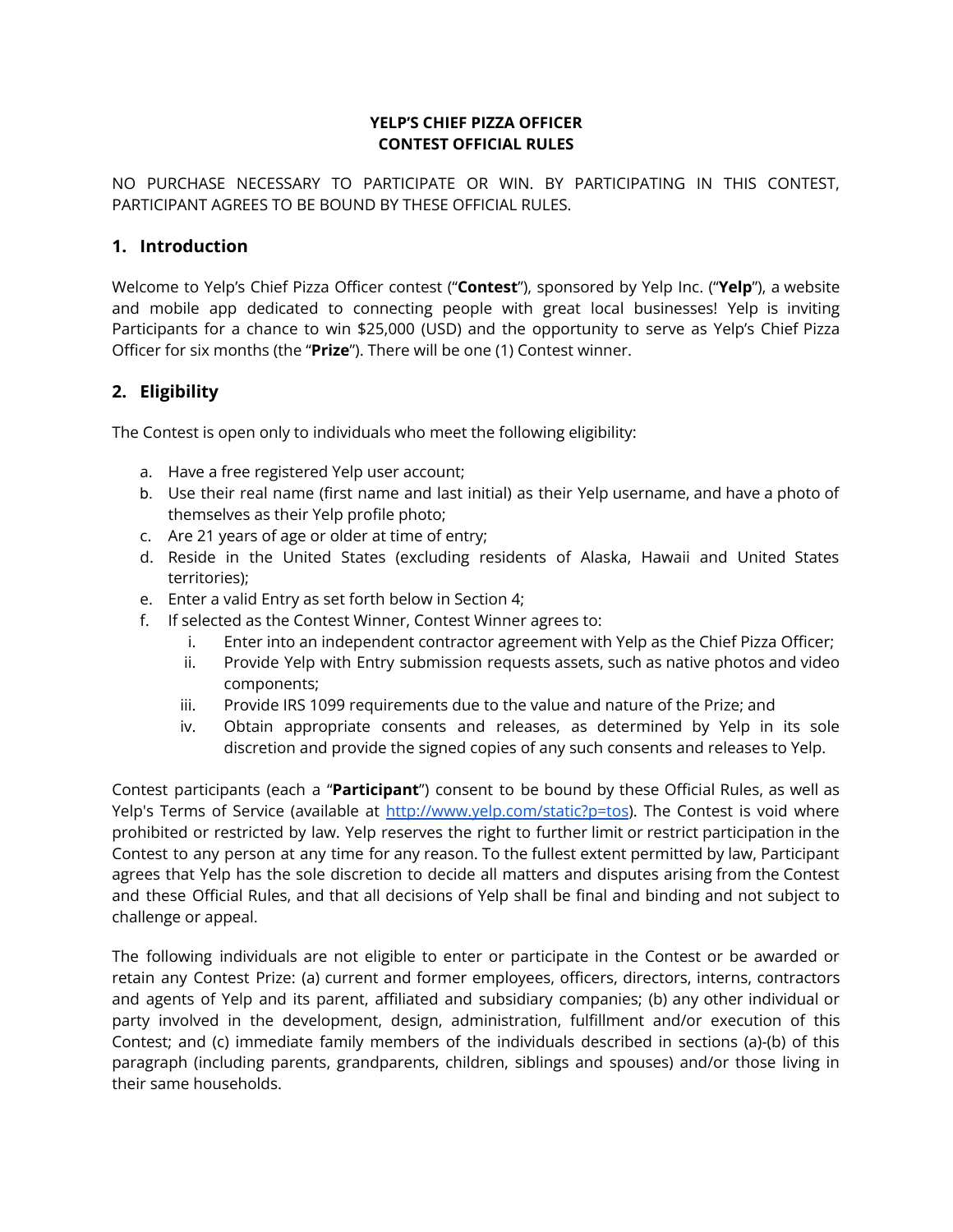IF A PARTICIPANT DOES NOT AGREE TO THESE OFFICIAL RULES, THE PARTICIPANT MAY NOT ENTER OR PARTICIPATE IN THE CONTEST.

# **3. Contest Term**

To participate in the Contest, a Participant must submit an Entry (as defined below) between 12:00 a.m. ET on February 9, 2022 and 11:59 p.m. EST on February 28, 2022 ("**Contest Term**").

# **4. Submission of Contest Entry**

To submit a Contest entry (each, an "**Entry**"), a Participant must:

- Visit the Contest site at: chiefpizzaofficer.yelp.com (the "**Contest Site**"), navigate to the form and enter to participate in the Contest with required information.
- Submit a 30-60 second in length video explaining why you're qualified to be Yelp's Chief Pizza Officer.
- If submitting a video via a social media platform URL (e.g., Instagram, TikTok, YouTube) ("Platform"), Participant must comply with such Platform's terms of service and profile settings must be set to public view. At Yelp's sole discretion, Winner may be asked to provide a native file.

Each Entry must comply with the following guidelines and restrictions:

- Entry must be in English.
- Entry must not show any person other than the Participant, unless the Participant has written permission to show that person in video and Entry.
- Must not contain any copyrighted works or other intellectual property, including music, other than those owned by the Participant.
- Must not infringe on any party's intellectual property, including but not limited to copyright, trademark or right of privacy or publicity, or any other rights.
- Must be original work created by the Participant solely for purposes of this Contest.
- Must not have been or be entered in or won previous Contests or awards.
- Must not have been published previously in any medium.
- Must not violate any applicable laws or regulations.
- Must not feature illegal, illicit or offensive content or conduct, as determined in Yelp's sole discretion.

If in Yelp's determination, if it is necessary or advisable to make adjustments to an otherwise compliant Entry, Yelp may, in its sole discretion, elect to do so, or it may ask a Participant to do so. If Yelp requests a Participant to make any such adjustments and the Participant chooses not to do so, the Entry is subject to disqualification, in Yelp's sole discretion.

By participating in this Contest and submitting an Entry, Participant irrevocably grants to Yelp and its affiliates, subsidiaries, employees, officers, directors, agents, contractors and assigns (collectively, the "**Yelp Entities**"), to the extent permissible by law, the, royalty free, unconditional and perpetual right to post, display, broadcast, publish, use, adapt, edit, translate, dub and/or modify such Entry in any way, and in any and all media, throughout the world, for any purpose, without limitation, and without notice or consideration to Participant.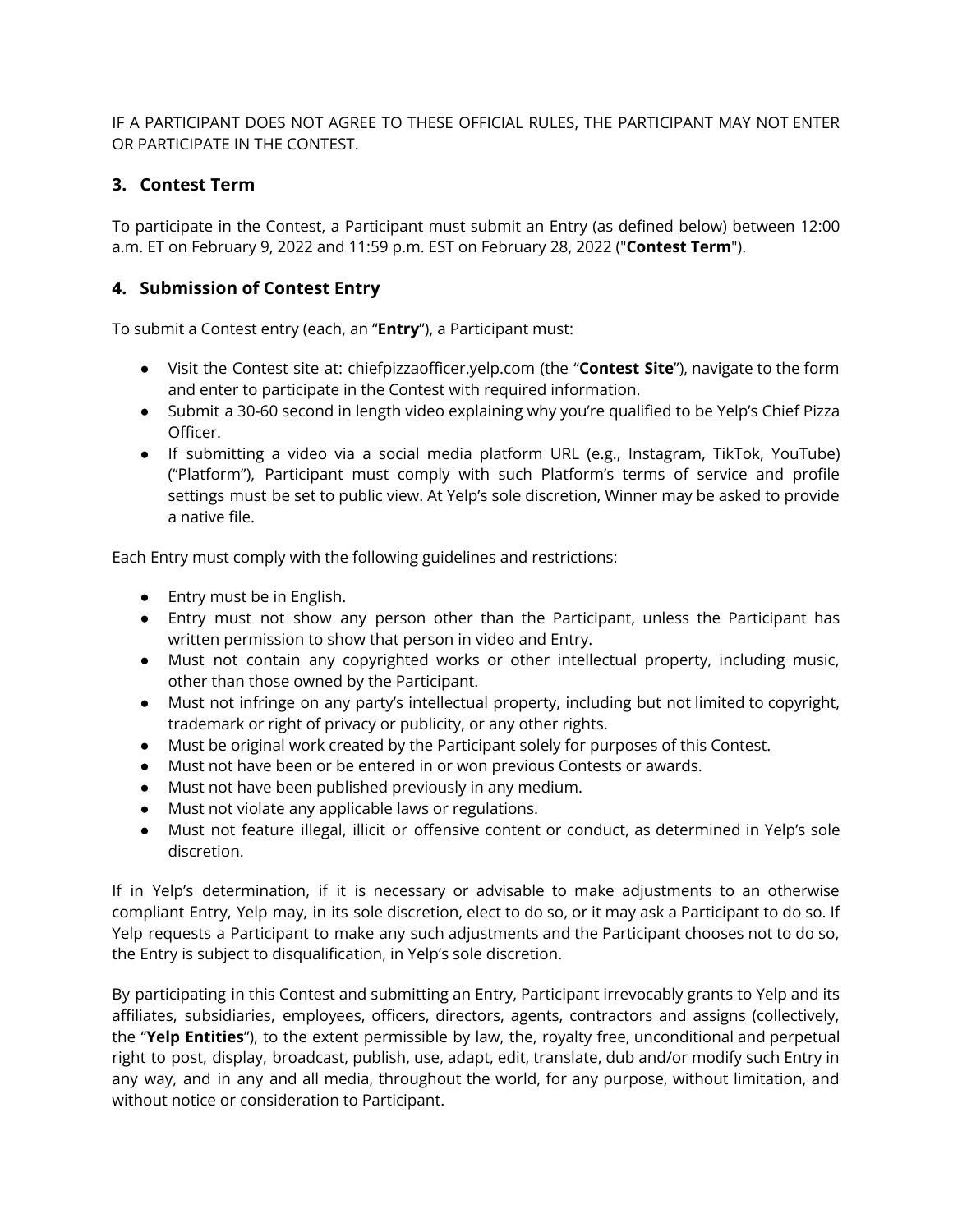Each Participant may submit only one (1) Entry. Participants may not register more than one (1) Yelp account for purposes of entering the Contest more than once, or for any other purpose. If Yelp learns or suspects that a Participant has registered more than one (1) Yelp user account in violation of these Official Rules and Yelp's Terms of Service, Yelp may at its sole discretion disqualify that Participant and their Entry(ies) from winning the Prize.

A Participant's Entry, Yelp page, Yelp profile picture(s) and other content posted on Yelp's websites and applications may not contain material that is inappropriate, obscene, indecent, offensive, violent, racist, hateful, tortious or defamatory, or that defames, misrepresents or disparages Yelp, or contains any other content otherwise prohibited by or contrary to any applicable laws, as determined by Yelp in its sole discretion.

Contest Entries that are submitted before or after the Contest Term and/or do not adhere to these Official Rules, as determined by Yelp in its sole discretion, will be deemed void and ineligible to receive a Prize.

# **5. Judging Criteria**

Contest Entries that satisfy the Official Rules will be judged by a panel of judges, to be selected by Yelp, using the following qualitative criteria: quality of submission, love for local businesses, pizza pride, geography and social media presence, adherence to prompt, compelling storytelling and overall appeal ("**Judging Criteria**").

# **6. Selection, Notification and Announcement of Winner**

There will be one (1) winner of the Contest ("**Winner**"). Yelp will select one (1) potential winner ("**Potential Winner**") on or about March 15, 2022 from among the eligible Entries received during the Contest Term using the Judging Criteria above. In the event of a tie, the tie will be broken by Yelp, in its sole discretion, using the Judging Criteria. The Potential Winner and their Entry are subject to verification of eligibility, including compliance with these Official Rules.

Yelp will make one (1) attempt on or about March 15, 2022 to contact the Potential Winner by sending a Yelp message to Potential Winner's Yelp account or (at its sole discretion) via email to the email address associated with Potential Winner's Yelp account who submitted the entry ("**Notification Message**"). The Potential Winner must respond to the Notification Message, and provide Yelp with the information and documentation requested therein, within forty-eight (48) hours of the time that Yelp sends the Notification Message in order to claim the Prize. If the Potential Winner responds and provides all requested information within such forty-eight (48) hour period, and Yelp verifies that the Potential Winner and their Entry comply with these Official Rules, Yelp will deem the Potential Winner to be the Winner of the Contest and Yelp will announce the Winner of the Contest.

In the event a Potential Winner does not respond to Yelp's Notification Email and/or provide the information and documentation requested by Yelp within such forty-eight (48) hour period, declines a Prize, is not in compliance with these Official Rules, or is otherwise unable to accept a Prize, all of which shall be determined by Yelp in its sole discretion, the Prize will be deemed forfeited in its entirety by that Potential Winner, and Yelp may select an alternate Winner from among the remaining eligible Entries, if time permits.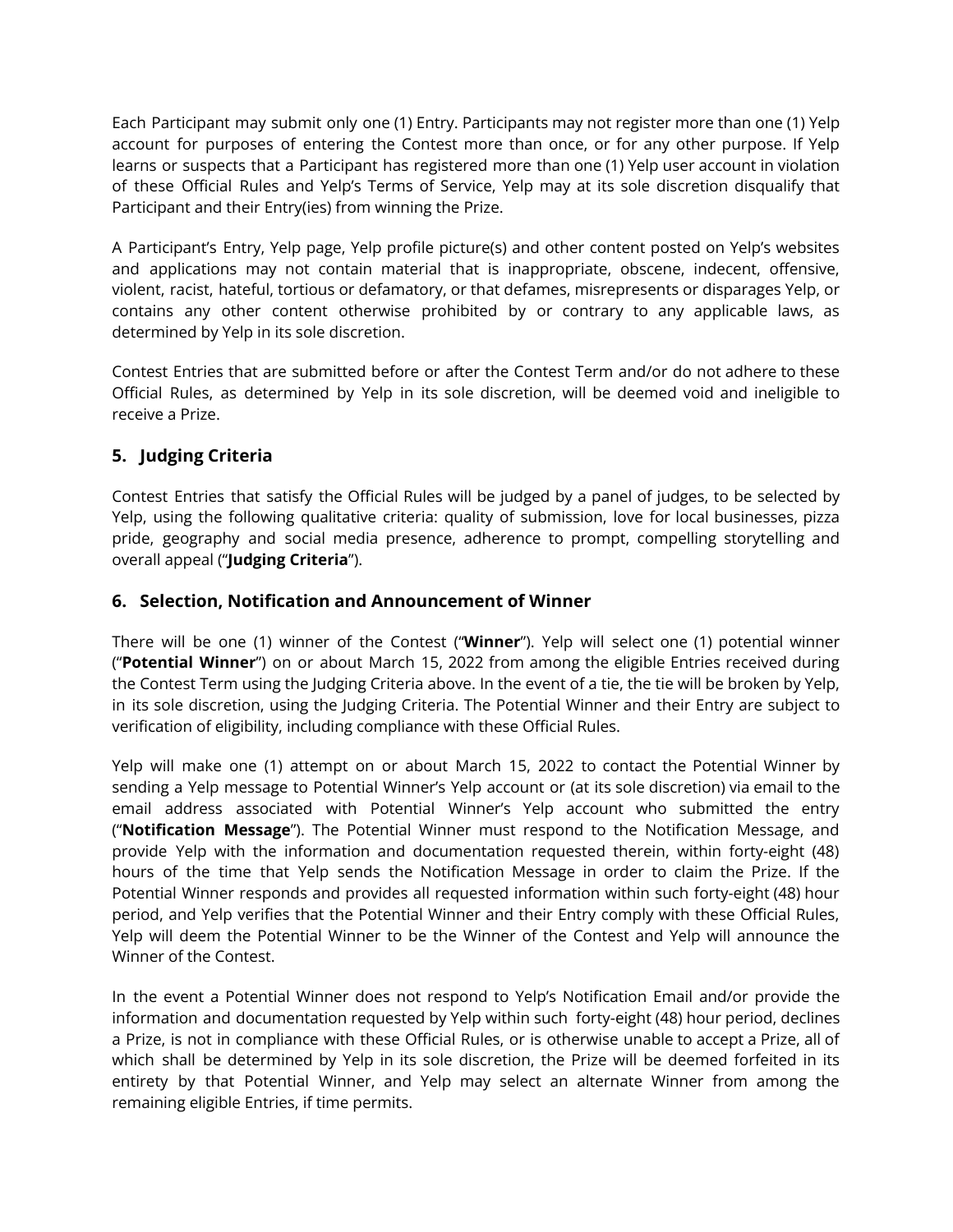Any violation of these Official Rules by a Potential Winner, or any behavior by a Potential Winner that, in Yelp's sole discretion, brings or will bring Yelp into disrepute, will result in that Potential Winner being disqualified as a Winner of this Contest, and all privileges of being a Potential Winner will be immediately terminated.

# **7. Contest Prize and Chief Pizza Officer Obligations**

The Winner, once verified, will receive \$25,000 (USD) and become Yelp's Chief Pizza Officer as an independent contractor for a six month term. As the Chief Pizza Officer, such individual shall be responsible for certain ongoing obligations during the term of the engagement, including but not limited to: 1 blog post and 3 videos highlighting 3 different pizza spots per month.

The Winner is solely responsible for making any necessary arrangements to receive and/or accept the Prize. Yelp shall not be responsible or liable for any loss, theft or damage of or to a Prize, or a Winner's inability and/or unavailability to accept or utilize a Prize.

Yelp shall have no obligation beyond providing the Winner with the Prize. If the Winner purchases goods or services, or otherwise incurs costs, fees or liabilities, in excess of the dollar value of the Prize or that cannot be paid using the Prize (e.g., services that are payable only in cash), the Winner shall be solely responsible for paying for any such goods, services, costs, fees and/or liabilities.

All costs and expenses associated with the acceptance and/or use of any Prize (including without limitation federal, state, provincial and local taxes) are the sole responsibility of the Winner. Yelp reserves the right to award a substitute prize of comparable or greater value. The Prize is non-transferable, non-refundable and non-assignable, and must be accepted as awarded, "AS IS", with no warranty, representation or guarantee, express or implied, in fact or in law, made by Yelp, or for which Yelp may be liable.

# **8. Odds of Winning**

The odds of winning the Contest depend on the number of eligible Contest Entries received by Yelp during the Contest Term, and the decisions of Yelp and the judges that it appoints to judge Contest Entries. Yelp reserves the right to choose fewer Winners (including no Winners) than those outlined above at its discretion.

# **9. General Contest Terms and Conditions**

- a. Participation. Participants are solely responsible for any materials, equipment and internet access required to participate in the Contest.
- b. Entries; Verification; Participant Cooperation. Participants agree to cooperate with Yelp concerning any verification needed to confirm eligibility with these Official Rules. In the event that Contest verification activity evidences noncompliance with the Official Rules or official Contest communications, as determined in Yelp's sole discretion, Yelp may suspend or terminate a Participant's continuing participation in any aspect of the Contest at any time during or after the Contest. Yelp reserves the right, in its sole discretion, to modify, suspend or cancel the Contest at any time.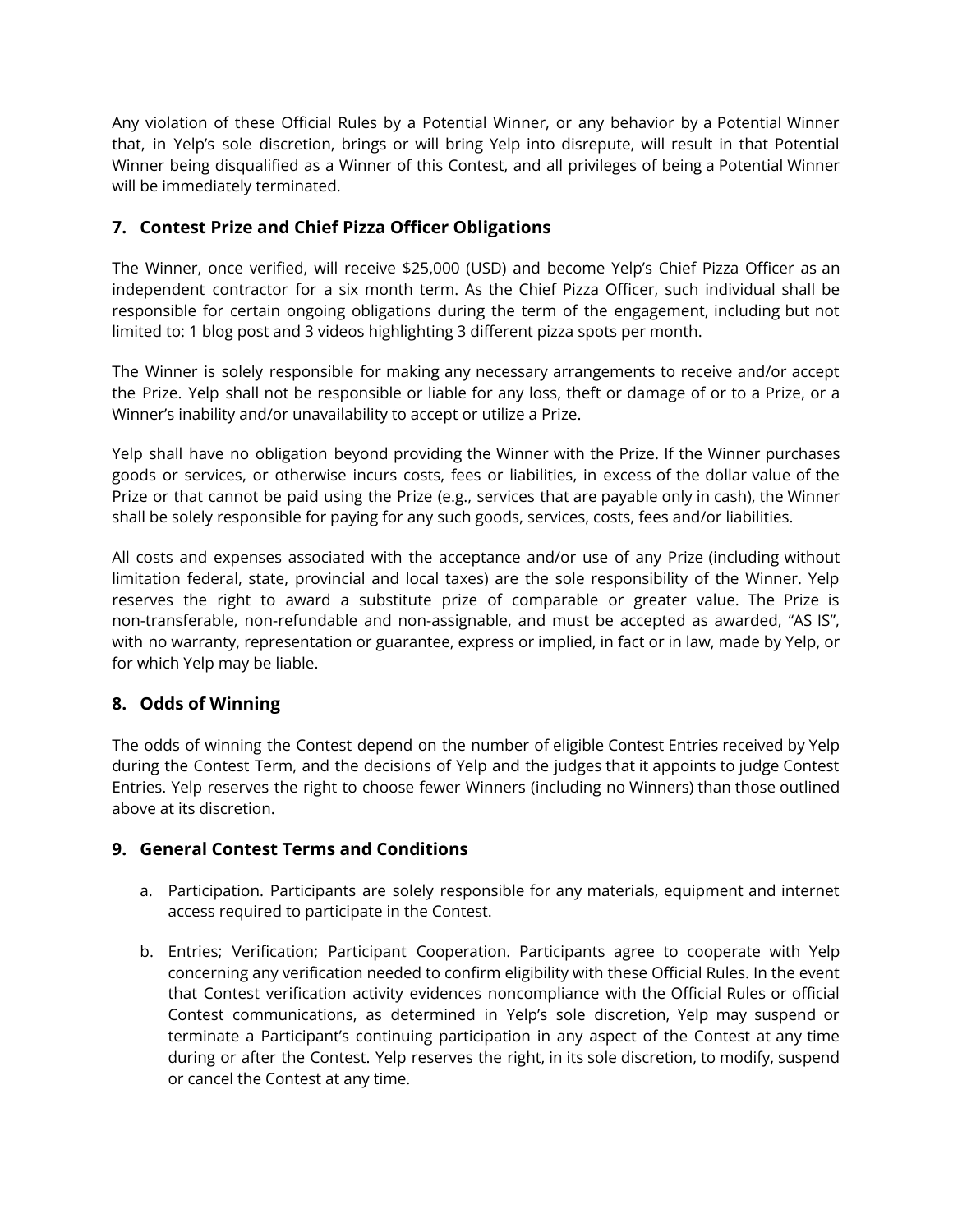- c. Publicity Release. Participants consent to Yelp using their Entry (and any and all materials submitted in connection with the Entry), name, picture, voice and likeness (including any name, picture, voice and likeness that the Winner has submitted to Yelp and/or posted on the Yelp website or Contest website) worldwide in perpetuity, including for the purposes of Contest-related advertising, promotion and publicity, without further compensation, notification or permission, unless prohibited by law.
- d. Tax Consequences. The Winner may be required to complete applicable tax withholding-related documentation and, if necessary, provide proof of foreign status, as beneficiaries of U.S. sourced promotional consideration. Participant's participation in and receipt of benefits (including, without limitation, a Prize) from the Contest may have tax consequences. Should there be any tax liability for participation in the Contest or the receipt of a Prize, or costs or expenses relating to participation in the Contest or for the use and enjoyment of any Prize, or for any other reason, such taxes and/or expenses are the sole responsibility of the Participant. Yelp will issue Contest-related tax reporting, as may be required by applicable laws and regulations. As a condition of winning the Contest and receipt and use of any Prize, Participants agree to self-report to applicable taxing authorities, as may be required by law.
- e. Data Collection; Communications. All data submitted to Yelp by a Participant, including any personal information contained in Entries shall be deemed collected and stored in the United States in accordance with applicable laws and Yelp's Privacy Policy (available at https://terms.yelp.com/privacy/en\_us/20200101\_en\_us/). Participants agree that Yelp may contact them, including via email, regarding the Contest and for marketing and promotional purposes.
- f. Rules Amendment and Interpretation. The Contest and its continuing terms and conditions, benefits and participation are offered to Participants at the sole discretion of Yelp. Yelp reserves the right to amend or interpret these Official Rules or any other official Contest communications and any element or elements arising under or relating to the Contest at any time, upon published notice to Participants. A Participant shall be deemed to have notice of any such amendments or interpretations upon publication of the same and shall be deemed to have accepted such amendments or interpretations by virtue of a Participant's continuing participation in the Contest. Should a Participant not wish to continue to participate in the Contest pursuant to the prevailing Official Rules, as amended or interpreted, a Participant may terminate participation in the Contest after providing an Entry by notifying Yelp in writing.
- g. NO WARRANTY, RELEASE OF LIABILITY. YELP AND ITS PARENT COMPANIES, AFFILIATED COMPANIES, SUBSIDIARIES, OFFICERS, DIRECTORS, EMPLOYEES, REPRESENTATIVES AND AGENTS (COLLECTIVELY, THE "**RELEASED PARTIES**") EXPRESSLY DISCLAIM ANY AND ALL WARRANTIES OR CONDITIONS OF ANY KIND (WHETHER EXPRESS, IMPLIED, STATUTORY OR OTHERWISE), INCLUDING BUT NOT LIMITED TO, IMPLIED WARRANTIES OR CONDITIONS OF MERCHANTABILITY, FITNESS FOR A PARTICULAR PURPOSE AND NON-INFRINGEMENT. UNDER NO CIRCUMSTANCES SHALL ONE OR MORE RELEASED PARTIES BE HELD RESPONSIBLE OR LIABLE FOR A PARTICIPANT'S USE OF THE INFORMATION AND/OR PRODUCTS PROVIDED AND/OR MADE AVAILABLE THROUGH THE CONTEST OR FOR ERRORS OR ANOMALIES RESULTING IN THE UNINTENDED OR ERRONEOUS PARTICIPATION, AWARD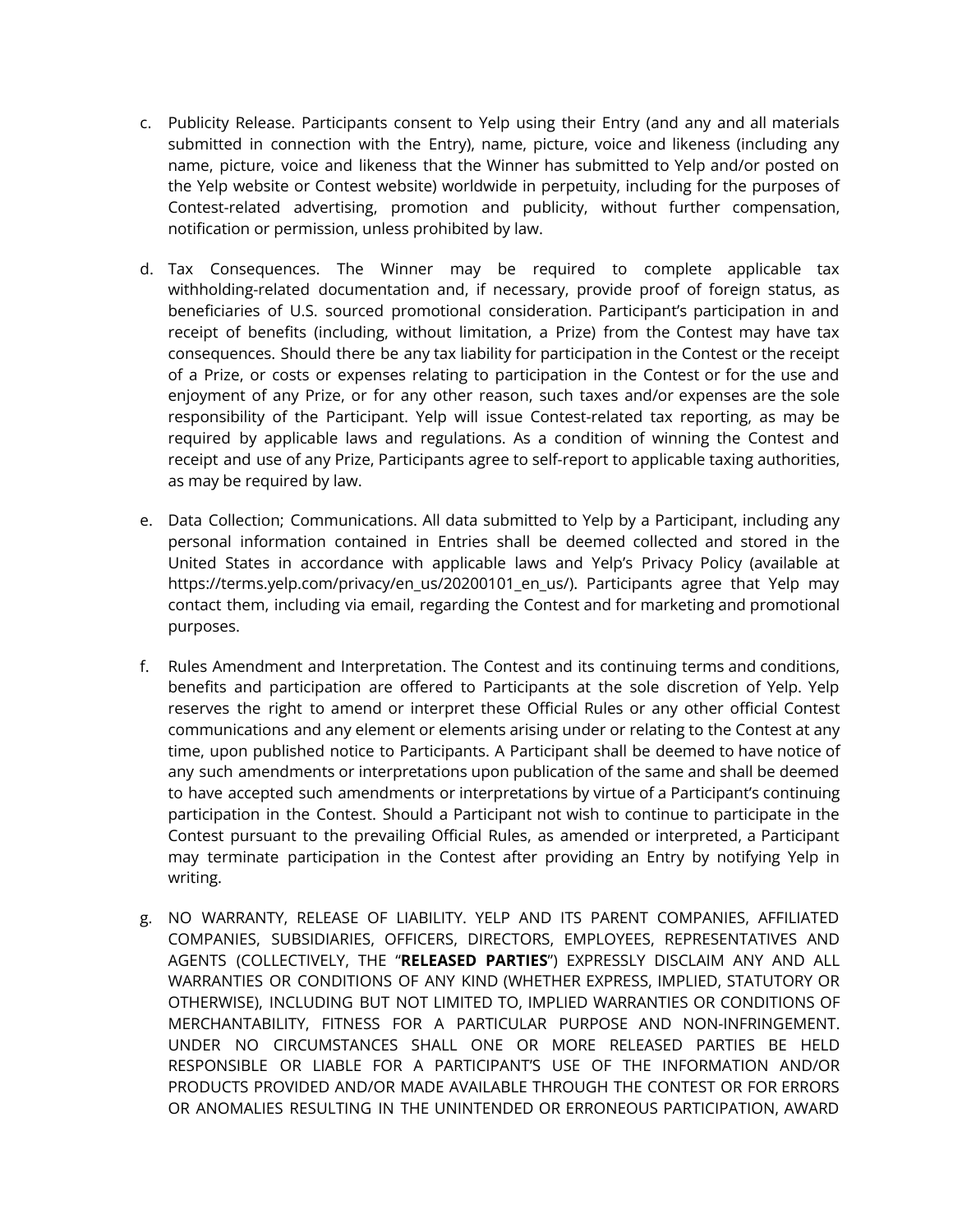OF PRIZES OR OTHER BENEFITS UNDER THE CONTEST TO PARTICIPANTS. RELEASED PARTIES OFFER NO ASSURANCES, GUARANTEES OR WARRANTIES OR CONDITIONS THAT THE CONTEST OR CONTEST WEBSITES WILL BE UNINTERRUPTED OR ERROR-FREE AND DO NOT GUARANTEE THE ACCURACY OR RELIABILITY OF ANY INFORMATION OBTAINED THROUGH THE CONTEST. RELEASED PARTIES ASSUME NO RESPONSIBILITY FOR ANY COMPUTER-RELATED DAMAGES DUE TO DOWNLOADING MATERIALS. RELEASED PARTIES WILL NOT BE LIABLE, AND ARE NOT RESPONSIBLE, FOR DAMAGES OF ANY KIND RELATED TO A PARTICIPANT'S PARTICIPATION OR INABILITY TO PARTICIPATE IN THE CONTEST, WHETHER THE DAMAGES ARE DIRECT, INDIRECT, INCIDENTAL, SPECIAL OR CONSEQUENTIAL. FURTHER, BY PARTICIPATING IN THE CONTEST AND/OR ACCEPTING A PRIZE, A PARTICIPANT AGREES THAT RELEASED PARTIES SHALL NOT BE LIABLE FOR, AND WILL BE HELD HARMLESS BY PARTICIPANT AGAINST, ANY LIABILITY FOR ANY DAMAGE, INJURY OR LOSS TO PERSON (INCLUDING DEATH) OR PROPERTY DUE IN WHOLE OR IN PART, DIRECTLY OR INDIRECTLY, TO ACCEPTANCE, POSSESSION, USE OR MISUSE OF A PRIZE, PARTICIPATION IN ANY CONTEST AND/OR PRIZE-RELATED ACTIVITY, AND/OR RELEASED PARTIES' USE OF ANY TENDERED ENTRY OR PARTICIPATION IN THIS CONTEST. SOME STATES DO NOT ALLOW THE LIMITATION OR EXCLUSION OF LIABILITY FOR INCIDENTAL OR CONSEQUENTIAL DAMAGES; THEREFORE THE ABOVE LIMITATIONS OR EXCLUSIONS MAY NOT APPLY IN ANY SUCH STATES.

- h. Indemnification. Participant agrees to release, defend, indemnify and hold harmless the Released Parties from and against, and accept all responsibility of any kind (including but not limited to financial responsibility) for, any liability, claims, proceedings, fees (including without limitation reasonable attorneys' fees), losses, damages and injuries (including but not limited to death) arising out of or relating to: (i) any actions taken by a Participant, including any Contest submissions, or anyone else using a Participant's email address or otherwise purporting to act on Participant's behalf in regard to the Contest (whether or not such use occurred with or without the Participant's permission); (ii) Participant's breach of or noncompliance with the Official Rules; and (iii) any other matter in connection with a Participant's participation in the Contest, or acceptance, possession, use and/or misuse of a Prize.
- i. Rule Compliance Interpretation; Adjudication and Remedial Process. Yelp reserves the right to make all decisions relating to the Contest and to the interpretation of these Official Rules at its sole discretion, and such decisions by Yelp are final, binding and non-appealable. Participants in the Contest agree that: (i) any and all disputes, claims and/or causes of action arising out of or connected with this Contest, or any benefits received, or the administration of the Contest, shall be resolved individually, without resort to any form of class action, and exclusively by arbitration administered by and in accordance with the then-effective rules of the American Arbitration Association, to take place in the City and County of San Francisco in the State of California; (ii) any and all claims, judgments and awards shall be limited to actual out of pocket costs incurred, including costs associated with participating in the Contest and in no event shall Participant be entitled to receive attorneys' fees or other legal costs; (iii) under no circumstances will a Participant be permitted to obtain awards for, and Participant hereby waives all rights to claim, punitive, incidental and consequential damages and any other damages, other than for actual out of pocket expenses; and (iv) any and all disputes, claims and causes of action arising out of or relating to the Contest or any Prize awarded must be brought within one (1) year after the occurrence of the event giving rise to such